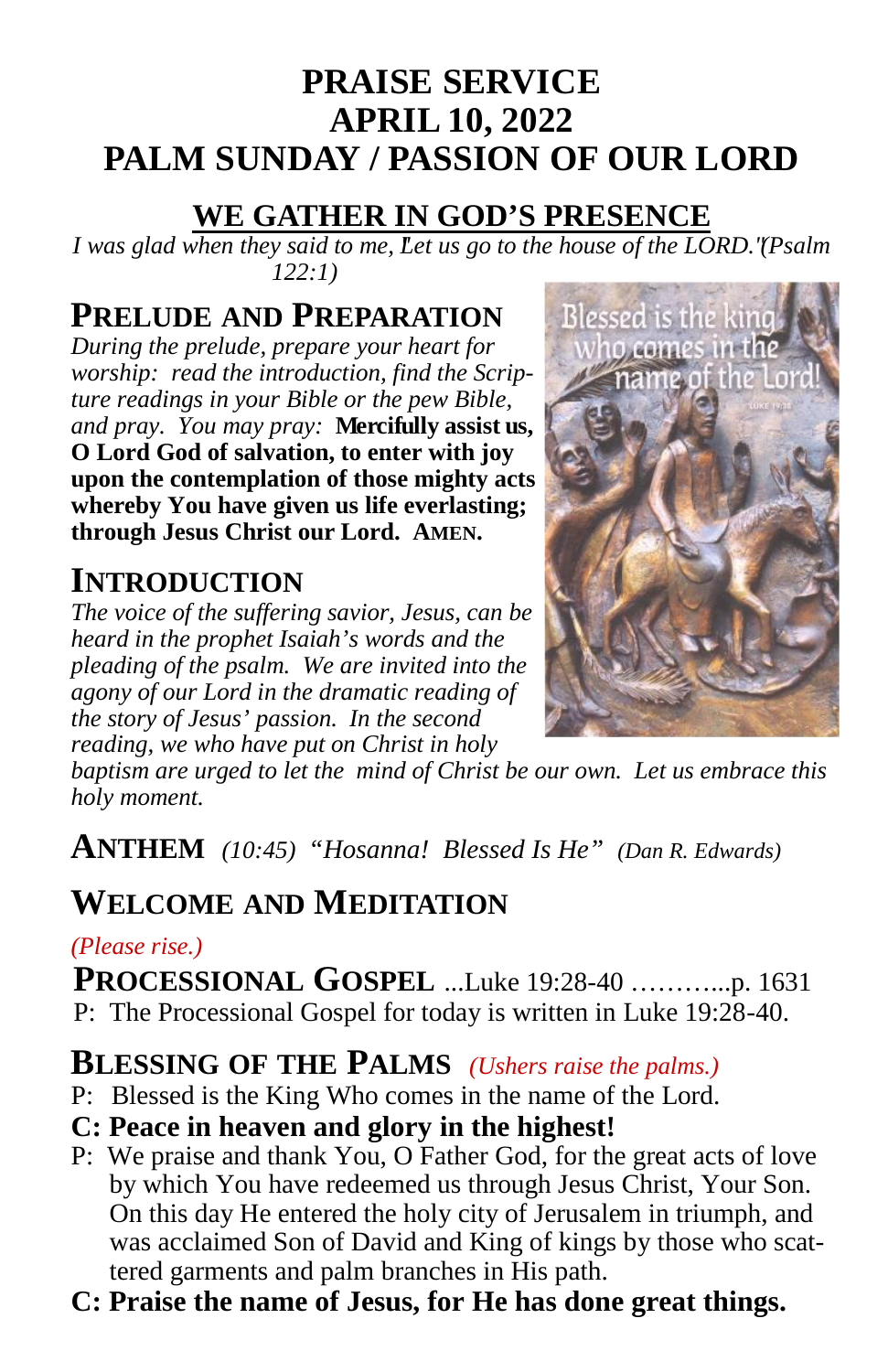P: We ask that You bless these branches and those who bear them, and grant that we may ever hail Him as our Lord and King and follow Him with perfect confidence and unshakable trust; through the same Jesus Christ, our Lord, Who lives and reigns with You and the Holy Spirit, one God, now and forever.

#### **C: AMEN.**

*The Crucifer leads the procession and the congregation follows, one side at a time, starting at the back. (Please bring your bulletin, so you can sing the hymns.) Take 2 palm branches at the altar rail as you make a figure 8 around the sanctuary. On your second trip up the center aisle place 1 palm branch at the foot of the cross (keep the other), then return to your place using the side aisle.*

**PROCESSIONAL HYMN** *"All Glory, Laud, and Honor"*

*(ELW # 344 - favorite - Text: Theodulph of Orleans; Tune: Melchior Teschner)*



#### **HYMN OF PRAISE** *(Wave palms.) "Ride On, Ride On" (SBH # 73 1st tune - Text: Henry H. Milman; Tune: John B. Dykes)*

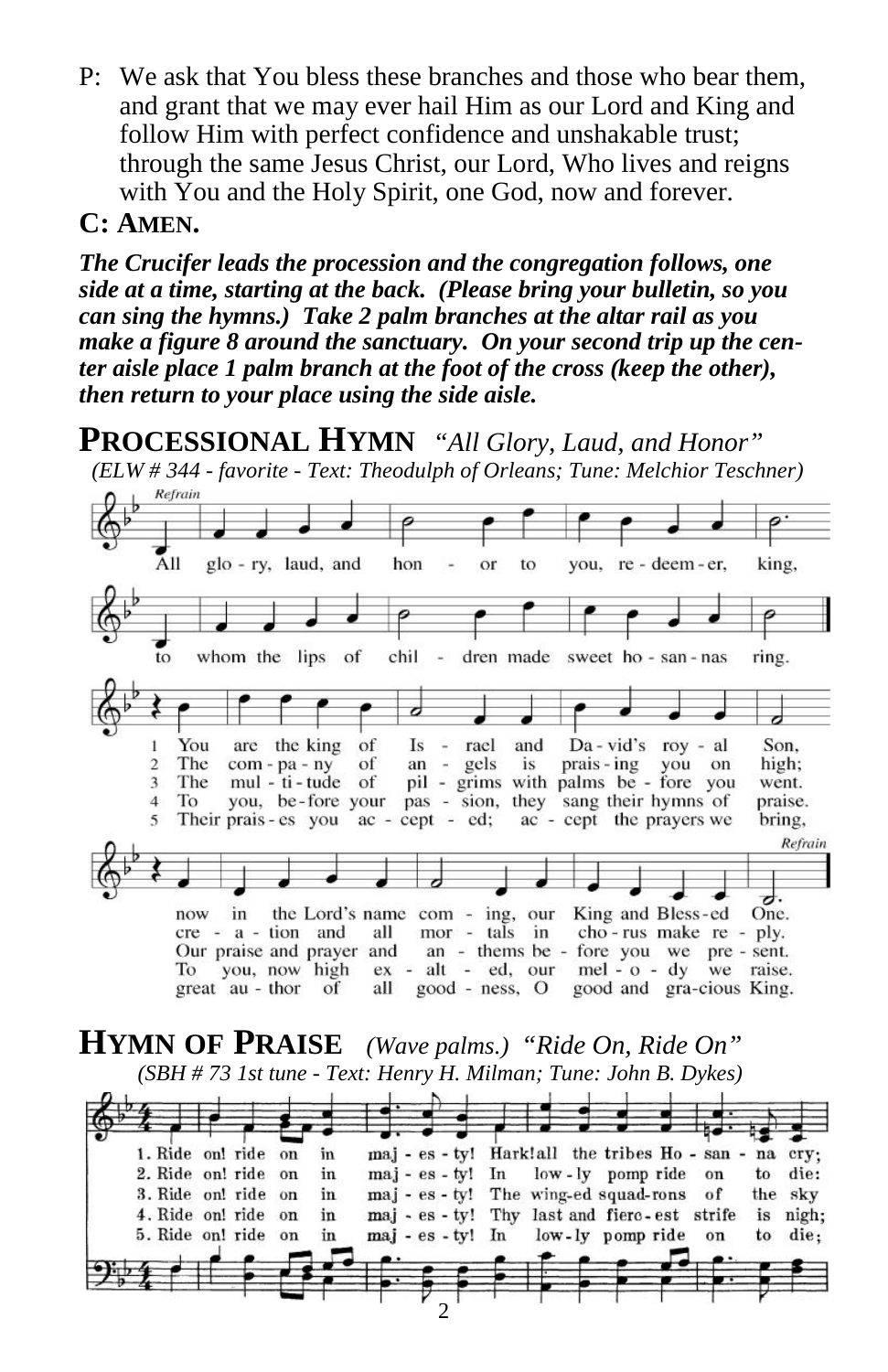Sav-jour meek, pur-sue thy road With palms and scat-tered gar-ments strowed. O Christ, thy tri-umphs now be-gin O'er cap-tive death and con-quered sin. Look down with sad and won-d'ring eyes To see th' ap-proach-ing sac - ri-fice. The Fa-ther on his sap-phire throne Ex-pects his own A-noint - ed Son. Bow thy meek head to mor-tal pain, Then take, O God, thy pow'r and reign. A-MEN.

**PRAISE SONG** *(If needed.) "The Palms" (J. Faure - favorite)*

O'er all the way green palms and blossoms gay Are strewn this day in festival<br>His word goes forth, and peo-ple by its might Once more their freedom gain from 3. Sing and re-joice, O blest Je - ru - sa - lem, Of all thy songs sing the e-م. به - a - ra - tion, Where Je - sus comes, to wipe our tears  $a - \pi a$ ;<br>- ra - da - tion; Hu - man - i - ty doth give to each his right,<br>- ci - pa - tion; Thro' bound-less love, the Christ of Beth - le - hem prep deg man **RESPONSE** E'en now the throng to welcome Him prepare. Join, sing His name di-vine. While those in darkness find restored the light. Brings forth the hope to thee for-ev - er-more. Joinall, and sing Ho-san na! Let ev - 'ry voice resound with u - nit - ed ac - cla-ma - tion, Ho-san Praised be nal Praised be the Lord, Bless Him who cometh to bring us sal-va - tion. Lord, Ho-san **DA** . د مور  $\frac{3}{2}$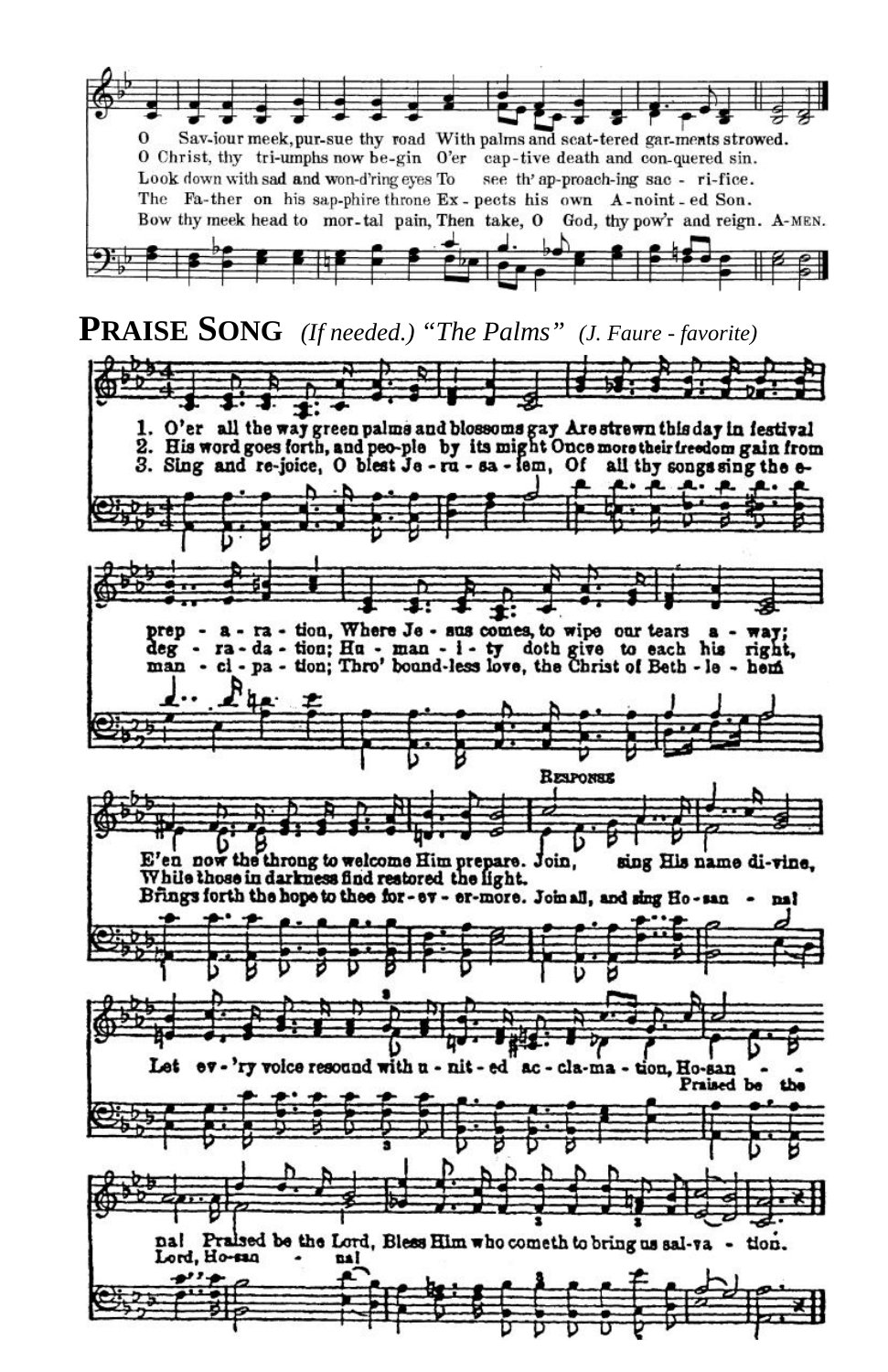# **CONFESSION AND FORGIVENESS**

P: As we contemplate the events of Holy Week, we witness the crowd turn from praising Jesus to condemning Him; we see his disciples deny Him, betray Him or run away. Let us recall how easy it is for us to become enemies of the God Who gave us life and to turn against the Savior Who gave His life for us.

*(Please kneel. Silence is kept for reflection.)*

- P: Gracious God, **C: We confess that we are most unworthy to enter Your presence, for we have sinned against You. We are deeply grieved as we remember that it was our sin that made our Savior's suffering necessary. Forgive us and give us strength to turn from sin and praise You with our lips and with our lives. AMEN.**
- P: Let us not remain sorrowful, but with great joy receive the salvation Jesus has obtained for us. For through the death and resurrection of Jesus Christ, God forgives us all our sins.
- **C: AMEN.**

# **WE PRAISE GOD'S NAME**

*With one voice glorify the God and Father of our Lord Jesus Christ. "Let all the peoples praise him." (Romans 15:6,11)*

### **GREETING** *(Please rise.)*

- P: Blessed is He Who comes in the name of the Lord.
- **C: Hosanna in the highest.**

# **PRAISE SONG** *"Hosanna, Loud Hosanna" (Maj # 220)*

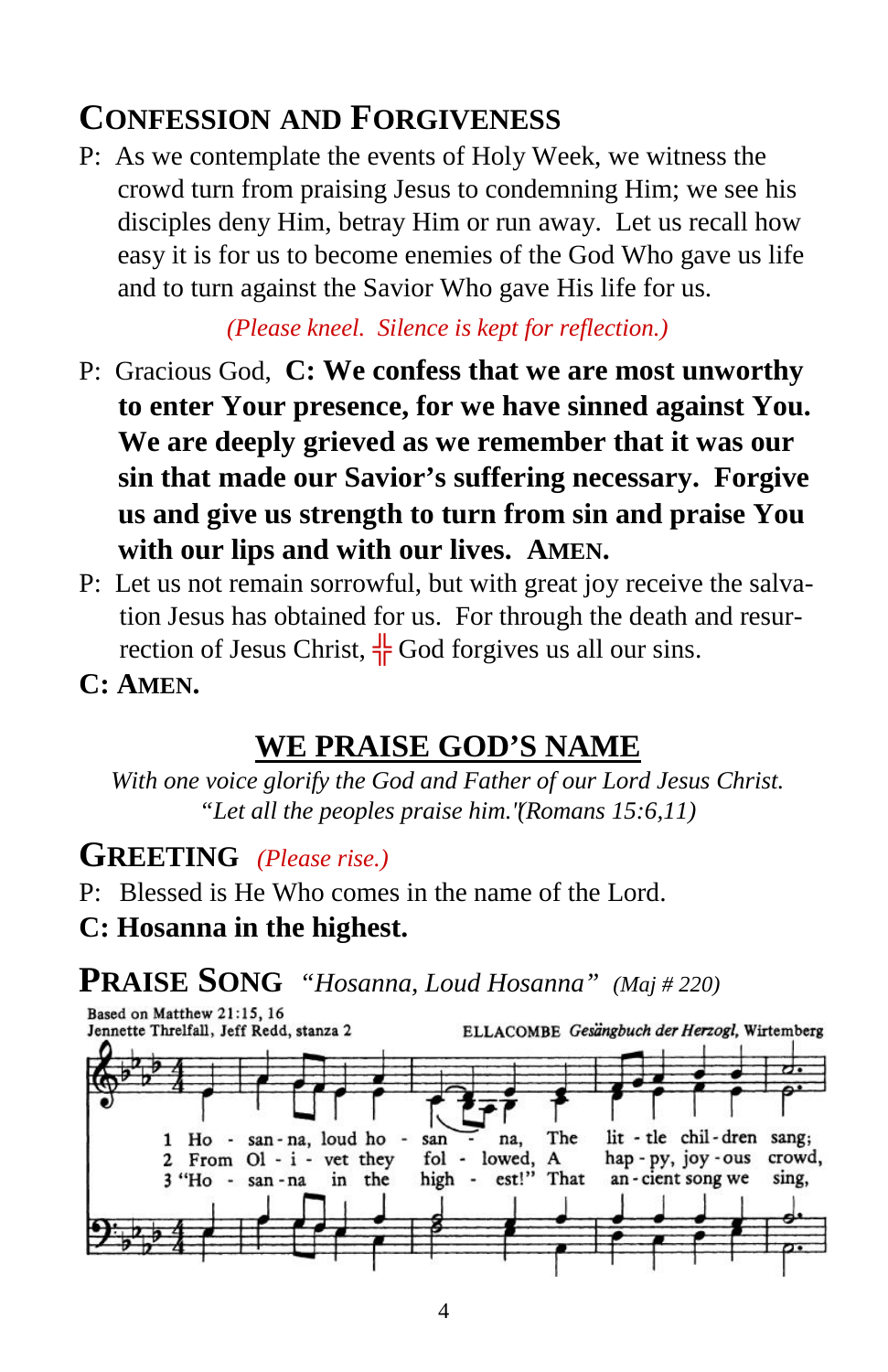

### **PRAYER OF THE DAY**

- L: The Lord be with you. **C: And also with you.**
- L: Let us pray together:
- **C: Everlasting God, in Your endless love for the human race You sent our Lord Jesus Christ to take on our nature and to suffer death on the cross. In Your mercy enable us to share in His obedience to Your will and in the glorious victory of His resurrection, Who lives and reigns with You and the Holy Spirit, one God, now and forever. AMEN.**

### **OFFERING** *(Please sit.)*

*We no longer pass the plate, but your offerings are needed more than ever. The plate is located at the back of the center aisle. Please place your offering and your Communication Card there as you come in or go out. Thank You!*

**ANTHEM** *(8:30) "Hosanna! Blessed Is He" (Dan R. Edwards)*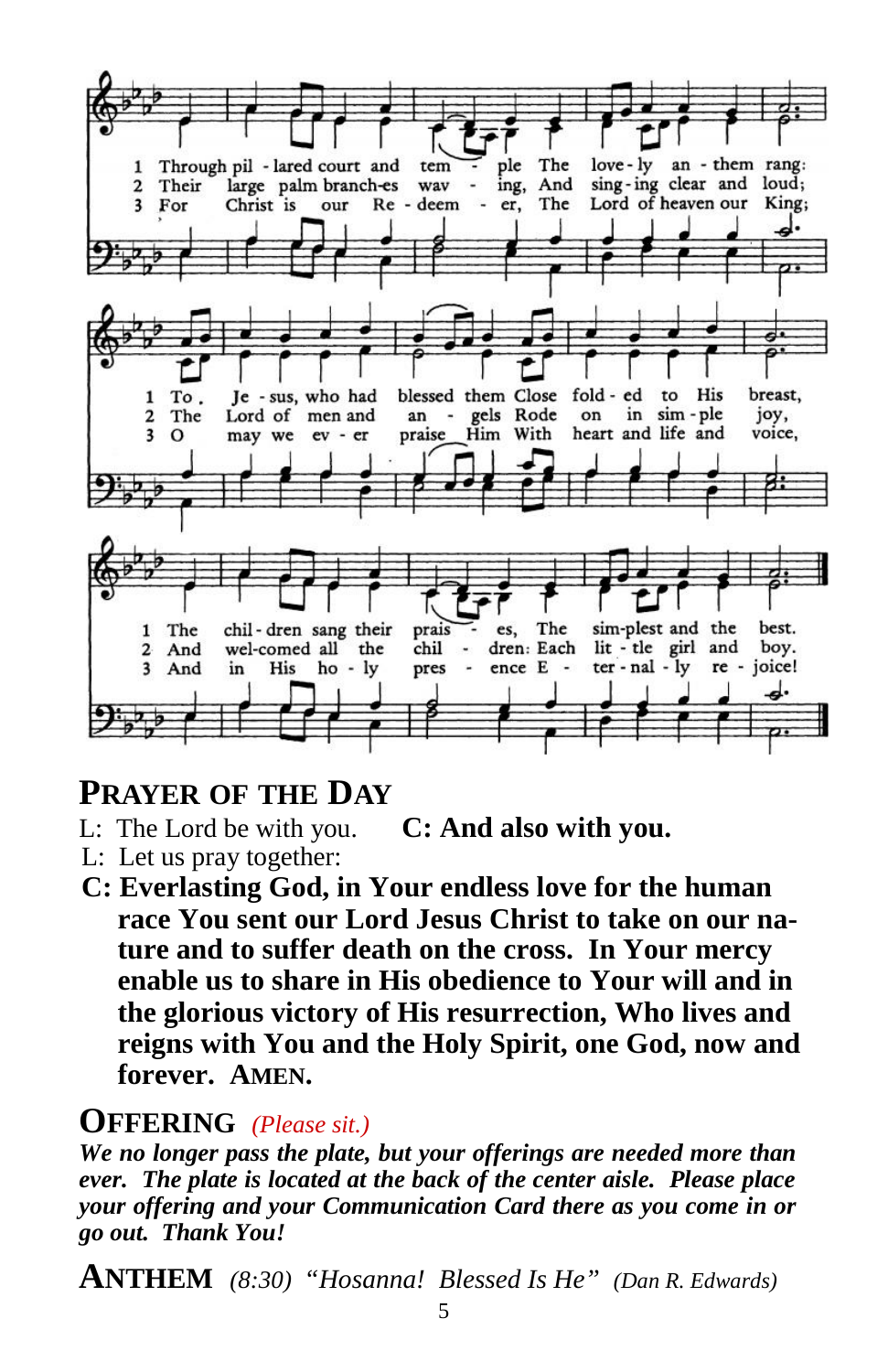### **WE HEAR GOD'S WORD & RESPOND IN FAITH**

*For everything was written to teach us, so that by steadfastness and by the encouragement of the Scriptures we might have hope. (Romans 15:4)*

**CHILDREN'S CHAT** Ruthann Kistler

**FIRST READING**…. Isaiah 50:4-9a………………..…Pg. 1141 P: Word of God, Word of Life. **C: Thanks be to God.**

**SECOND READING**….Philippians 2:5-11……..…….Pg. 1827 P: Word of God, Word of Life. **C: Thanks be to God.**

**HOLY GOSPEL** …. Luke 22:14-23:56………………..Pg. 1637

**GOSPEL ACCLAMATION** *(Please rise.)*

*"At the Name of Jesus" verse 1 (SBH # 430, tune SBH # 115 - Text: Caroline M Noel; Tune: Frances R. Havergal)*

**At the name of Jesus ev'ry knee shall bow, ev'ry tongue confess Him King of glory now. 'Tis the Father's pleasure we should call Him Lord, Who from the beginning was the mighty Word.**

**DRAMATIC READING** ...Luke 22:14-16, 21-65…….Pg. 1637 P: The Holy Gospel according to St. Luke, the 22nd chapter. **C: Glory to You, O Lord.** *(Please sit for the dramatic reading.)*

**Act 1—Betrayed & Denied**

*Scene 1: Upper Room Scene 2: Mount Olivet Scene 3: Courtyard*

P: The Gospel of the Lord. **C: Praise to You, O Christ.**

**GOSPEL ACCLAMATION** *"At the Name" verse 5* **In your hearts enthrone Him; there let Him subdue all that is not holy, all that is not true. Crown Him as your captain in temptation's hour; let His will enfold you in its light and pow'r.**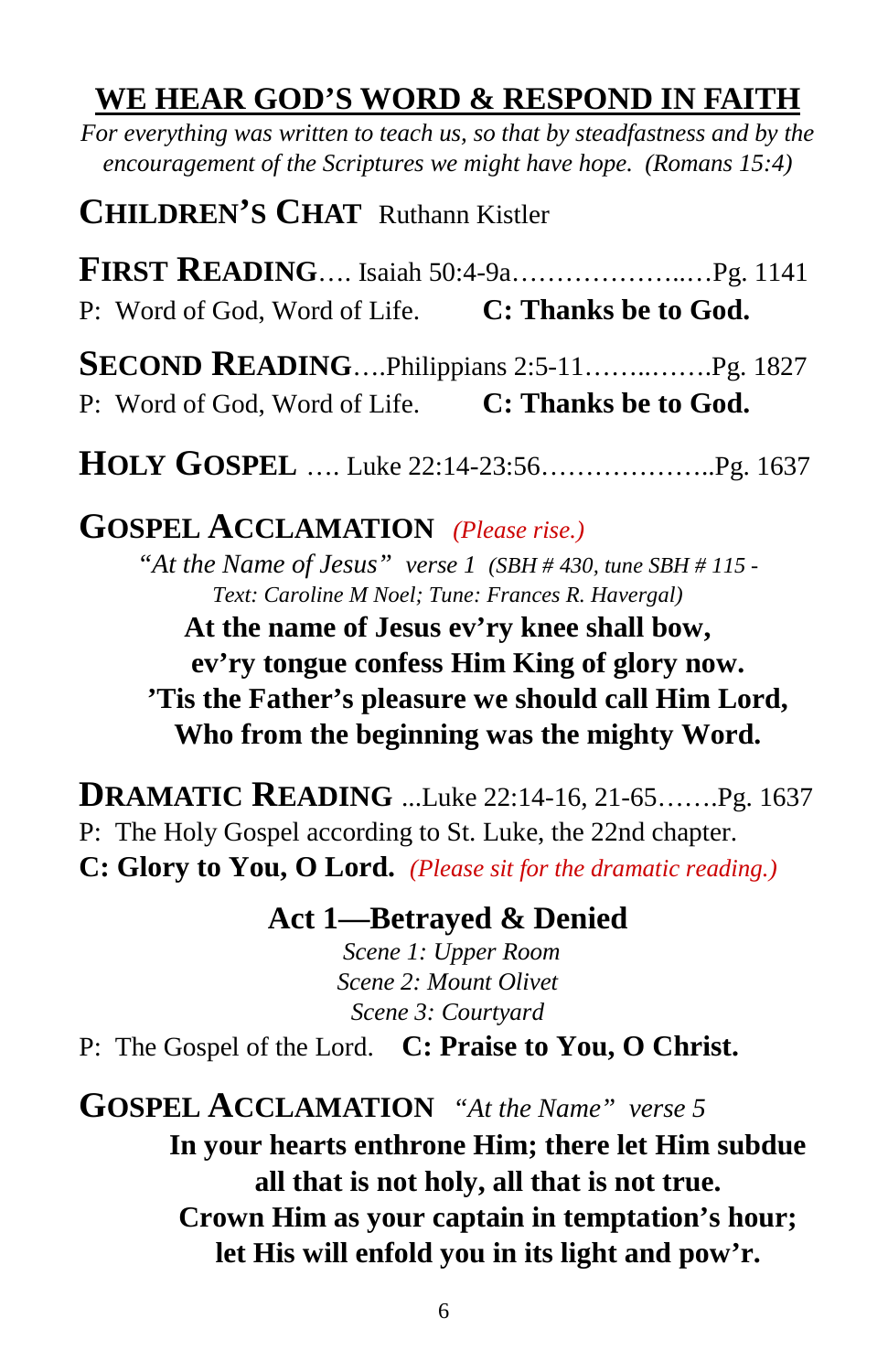## **RESPONSIVE READING**….Psalm 31:9-16

*(congregation reads indented)*

- Be merciful to me, O LORD, for I am in distress;
	- **my eyes grow weak with sorrow,**
	- **my soul and my body with grief.**
- My life is consumed by anguish and my years by groaning;

#### **my strength fails because of my affliction, and my bones grow weak.**

Because of all my enemies, I am the utter contempt of my neighbors; **I am a dread to my friends—**

**those who see me on the street flee from me.**

I am forgotten by them as though I were dead;

#### **I have become like broken pottery.**

- For I hear the slander of many; there is terror on every side;
- **they conspire against me and plot to take my life.**
- But I trust in You, O LORD;
	- **I say, "You are my God."**
- My times are in Your hands; deliver me from my enemies

### **and from those who pursue me.**

Let Your face shine on Your servant: **save me in Your unfailing love.**

# **SMALL CATECHISM READING** *(Please rise.)*

- L: Let us confess our faith by reading a portion of Luther's Small Catechism, *Part I. The Ten Commandments:*
- L: What is The Seventh Commandment?
- **C: "You shall not steal."** *(Exodus 20:15)*
- L: What does this mean?
- **C: We must fear and love God, so that we will neither take our neighbor's money or property, nor acquire it by fraud or by selling him poorly made products, but will help him improve and protect his property and career.**
- L: What is The Eighth Commandment?
- **C: "You shall not give false testimony against your neighbor."** *(Exodus 20:16)*
- L: What does this mean?
- **C: We must fear and love God, so that we will not deceive by lying, betraying, slandering or ruining our neighbor's reputation, but will defend him, say good things about him, and see the best side of everything he does.**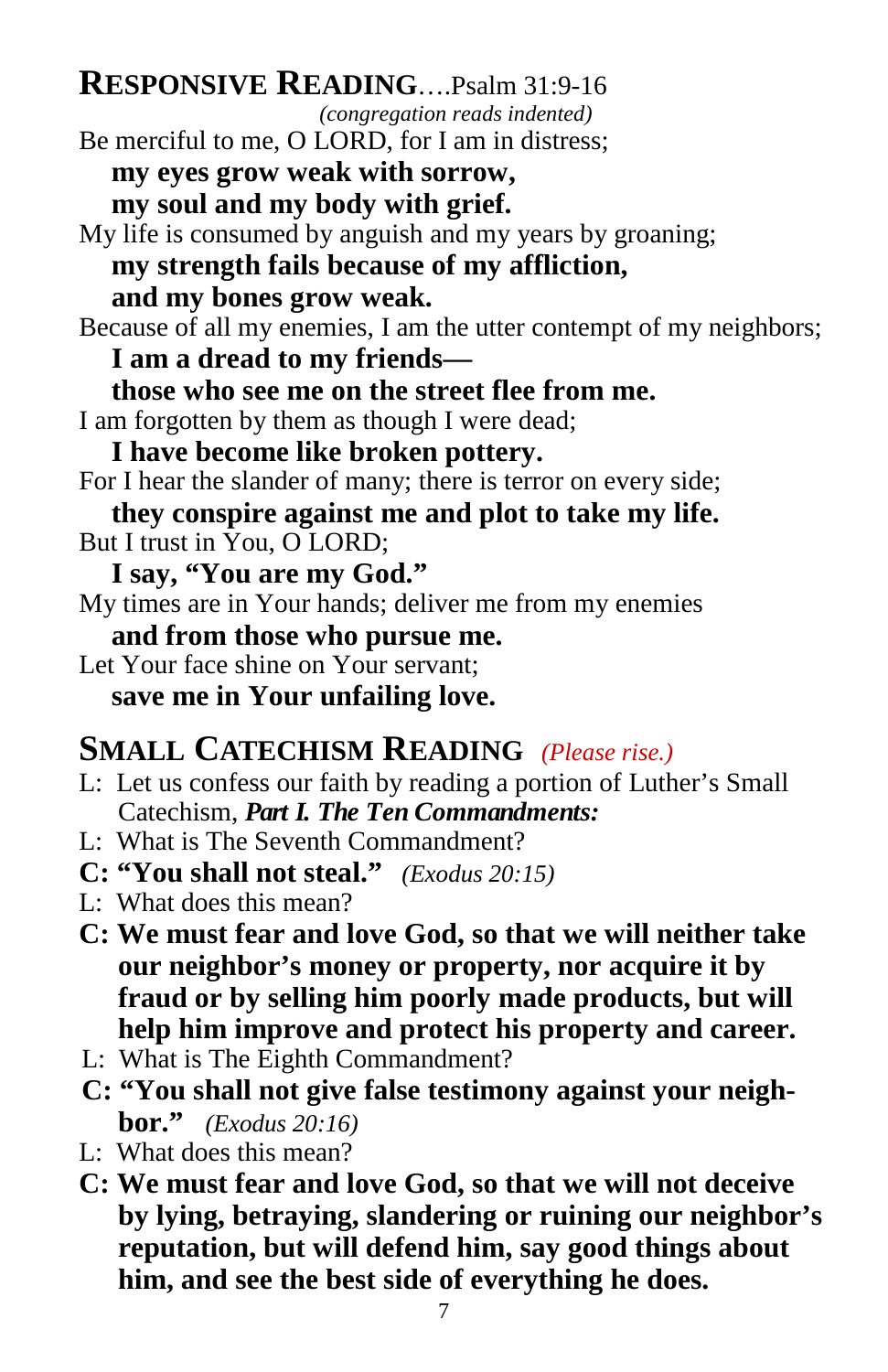#### **GOSPEL ACCLAMATION** *"O Sacred Head, Now Wounded" (SBH # 88 2nd tune, verse 1)*

*1* **O sacred head, now wounded, with grief and shame weighed down, now scornfully surrounded with thorns, thine only crown; O sacred head, what glory, what bliss till now was thine! Yet, though despised and gory, I joy to call thee mine.**

**DRAMATIC READING** ....Luke 22:66-23:25……....Pg. 1639 P: The Holy Gospel according to St. Luke, the 22nd/23rd chapters. **C: Glory to You, O Lord.** *(Please sit for the dramatic reading.)*

**Act 2—Arrested, Tried & Convicted**

*Scene 4 - Sanhedrin*

*Scene 5, 6 & 7 - Jerusalem*

Narrator: <sup>13</sup>Pilate called together the chief priests, the rulers and the people,  $^{14}$  and said to them,

**Pilate:** "You brought me this man as one who was inciting the people to rebellion. I have examined him in your presence and have found no basis for your charges against him. <sup>15</sup>Neither has Herod, for he sent him back to us; as you can see, he has done nothing to deserve death. <sup>16</sup>Therefore, I will punish him and then release him."

**Narrator:** With one voice they cried out,

**C: "Away with this man! Release Barabbas to us!"** Narrator: <sup>19</sup> (Barabbas had been thrown into prison for an insurrection in the city, and for murder.) <sup>20</sup>Wanting to release Jesus, Pilate appealed to them again.  $^{21}$ But they kept shouting,

#### **C: "Crucify him! Crucify him!"**

**Narrator:** <sup>22</sup>For the third time he spoke to them:

**Pilate:** "Why? What crime has this man committed? I have found in him no grounds for the death penalty. Therefore I will have him punished and then release him."

Narrator: <sup>23</sup>But with loud shouts they insistently demanded that he be crucified, and their shouts prevailed. <sup>24</sup>So Pilate decided to grant their demand.  $^{25}$ He released the man who had been thrown into prison for insurrection and murder, the one they asked for, and surrendered Jesus to their will.

P: The Gospel of the Lord. **C: Praise to You, O Christ.**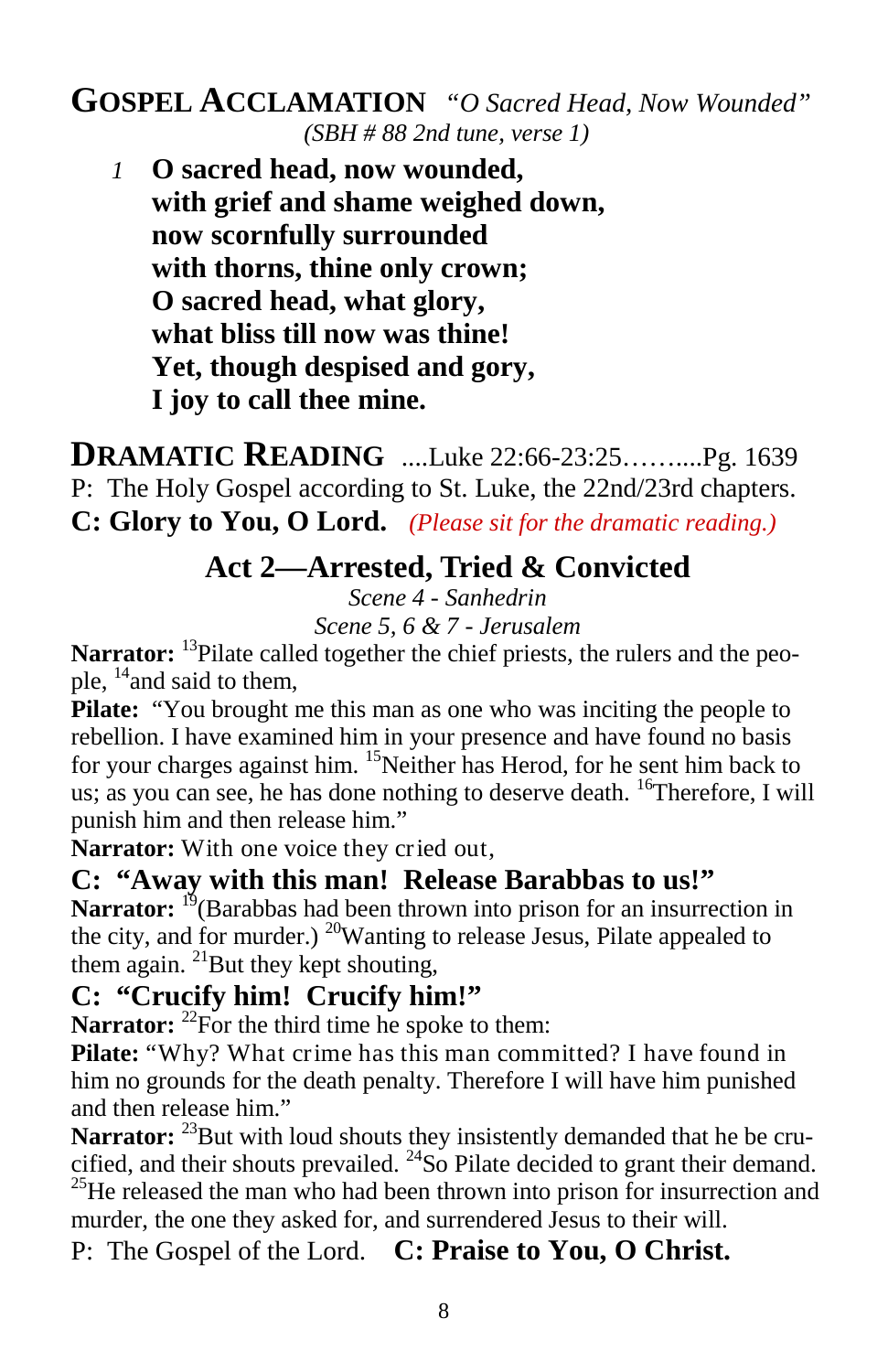### **GOSPEL ACCLAMATION** *"O Sacred Head… " verse 3*

*3* **What language shall I borrow to thank thee, dearest friend, for this thy dying sorrow, thy pity without end? Oh, make me thine forever, and should I fainting be, Lord, let me never, never outlive my love to thee.**

*(Outline for taking notes is in Announcements.)* **HOMILY** *"Seeing Through the Eyes of Jesus"*

**HYMN OF THE DAY** *(Please rise.) "Jesus, Refuge of the Weary"* (LBW # 93)



Text: Girolamo Savonarola, 1452-1498; tr. Jane F. Wilde, 1826-1896, alt. Music: O DU LIEBE MEINER LIEBE, Hernhut, c. 1735

**DRAMATIC READING** ....Luke 23:26-56…………..Pg. 1639 P: The Holy Gospel according to St. Luke, the 23rd chapter. **C: Glory to You, O Lord.** *(Please sit for the dramatic reading.)*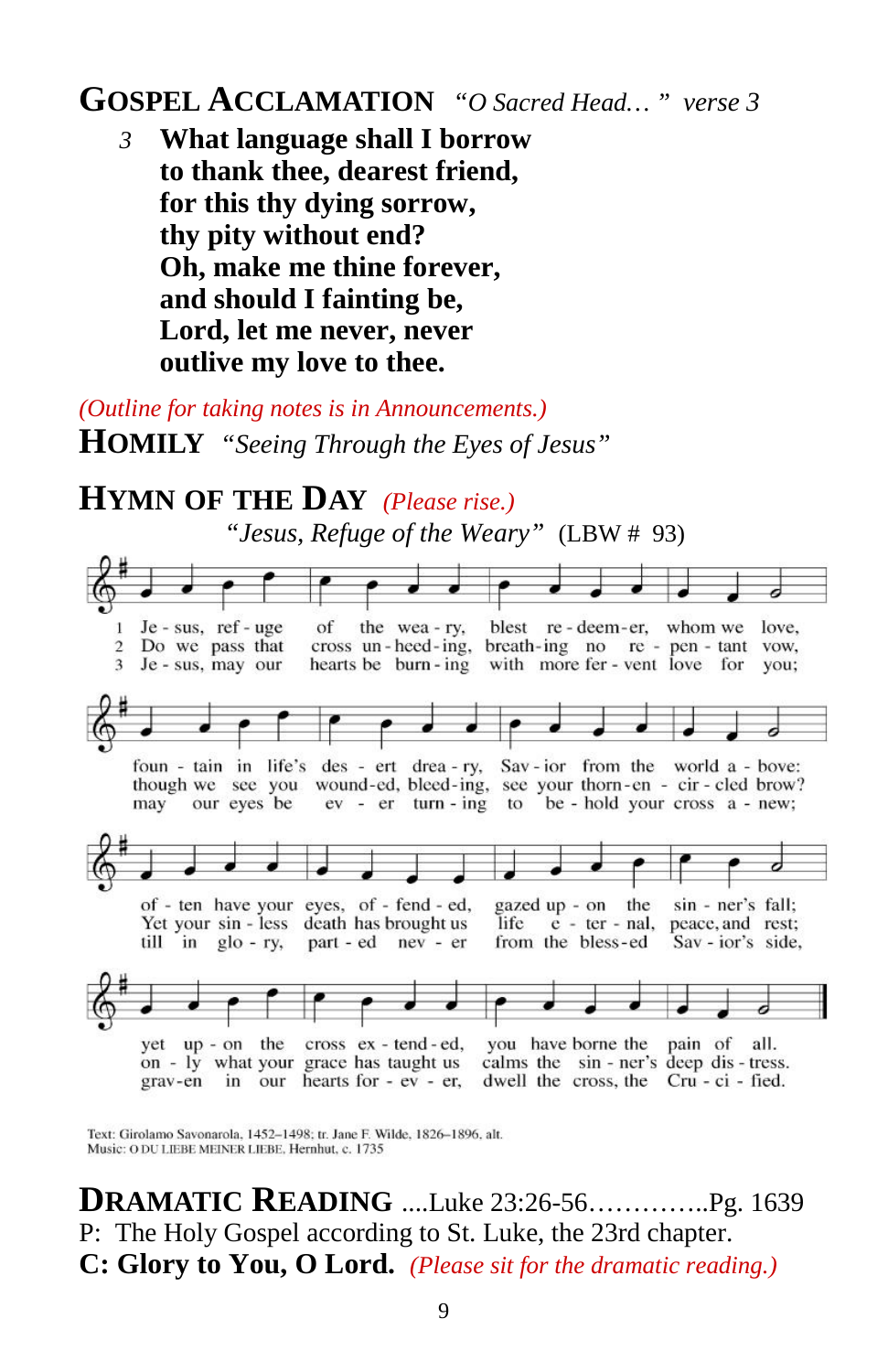**Act 3—Executed & Buried** *Scene 8 - Journey to Golgotha Scene 9 & 10 - Golgotha (Sanctuary lights are dimmed., Christ Candle extinguished) Scene 11 - Golgotha* P: The Gospel of the Lord. **C: Praise to You, O Christ.**

**GOSPEL ACCLAMATION** *(Please rise.) "Christ Hath Humbled Himself" (SBH p24)*



**PRAYER OF THE CHURCH** *(Please kneel.) (Response:* L: Merciful God, **C: Hear our prayer.***)*

# **THE LORD'S PRAYER**

**Our Father, Who art in heaven, Hallowed be Thy name, Thy kingdom come, Thy will be done, on earth as it is in heaven. Give us this day our daily bread; And forgive us our trespasses, as we forgive those who trespass against us; And lead us not into temptation, But deliver us from evil. For Thine is the kingdom, and the power, and the glory, forever and ever. AMEN.**

### **WE ARE SENT INTO GOD'S WORLD**

*Come, let us walk in the light of the LORD! (Isaiah 2:5)*

#### **BLESSING**

- P: In your hearts enthrone Him; there let Him subdue all that is not holy, all that is not true. Crown Him as your captain in temptation's hour; let His will enfold you in its light and pow'r. The blessed Holy Trinity keep you in grace, and give you peace.
- **C: AMEN.**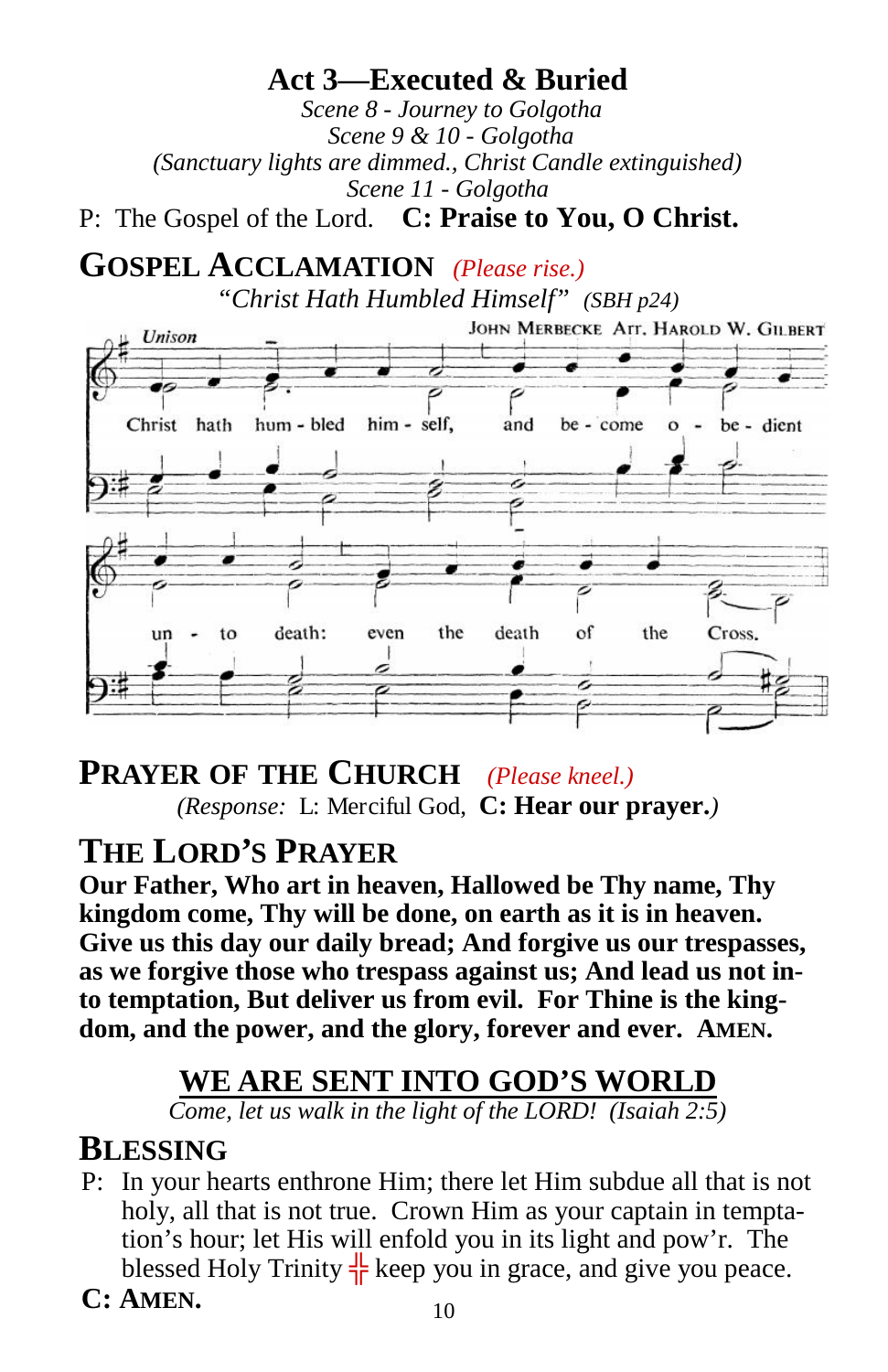# **SENDING HYMN** *(Please rise.)*

*"The Old Rugged Cross" (Maj# 228 - favorite - George Bennard)*



# **PASSING THE PEACE**

- L: As we leave to serve the risen Lord in the power of His Spirit, let us share with one another some of the blessings of peace we have received. The peace of the Lord be with you.
- **C: And also with you.**